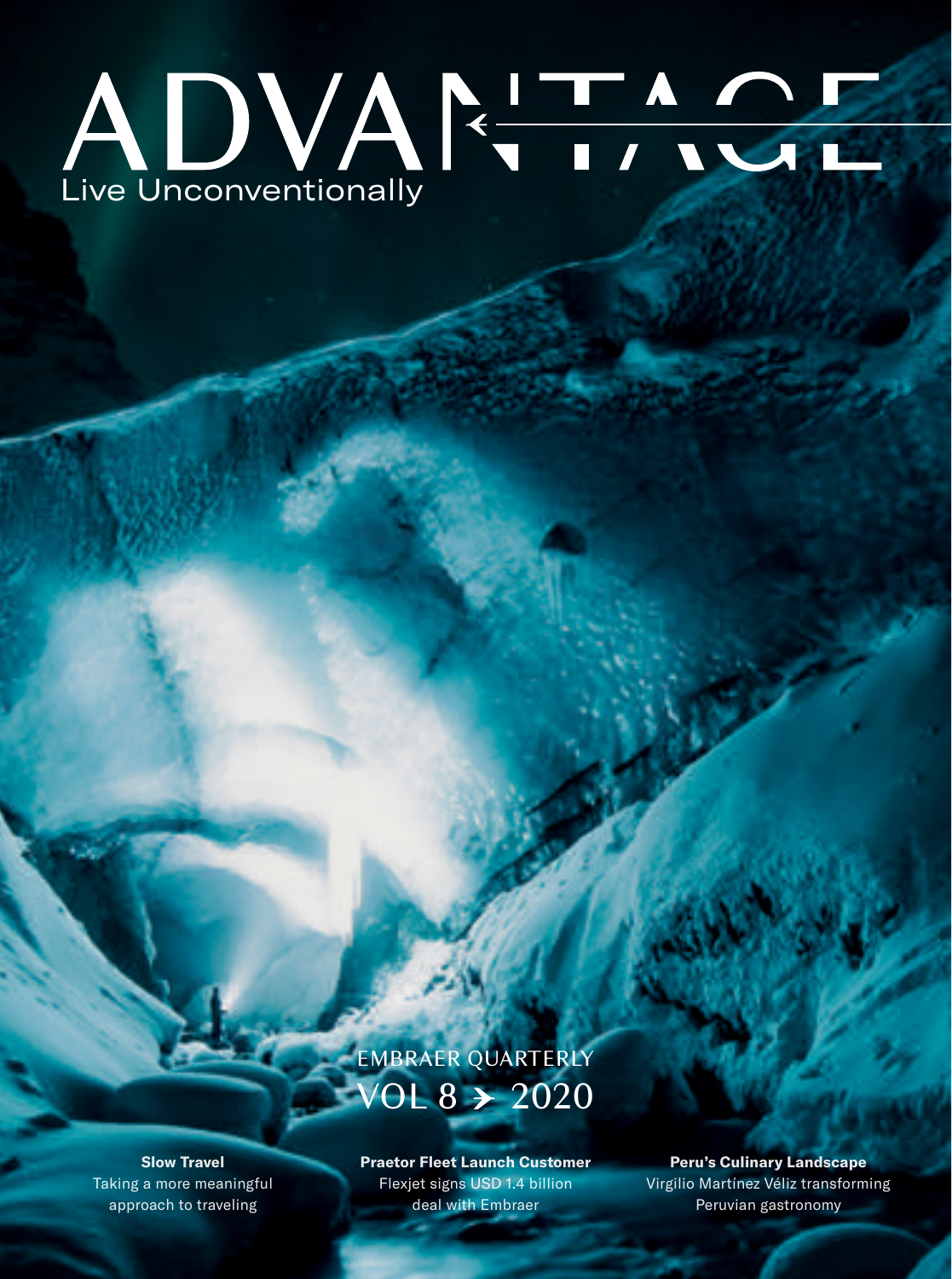## **LIFE IN THE SLOW LANE**

*With travel becoming more accessible today than ever before, some are searching for a slower, more meaningful approach to the way they explore the world*

I<sub>oth</sub> **T** t's hardly an overstatement to say that we are the most well-traveled generation in history. So much so, the industry is reported to be worth USD 1.7 trillion. In other words, a record 1.4 billion of us packed our suitcases and went globetrotting last year alone. More than 1.5 million tourists hiked through Machu Picchu in Peru, and 14 million visitors witnessed Niagara Falls.

And while frantically floundering around a destination, desperately ticking o ff a bucket list might appeal to some, many are now on the hunt for meaningful adventures that not only minimize the impact on the environment, but also o ffer a deeper connection with themselves as well as others.

"Travelers are looking to give back," explained Mary-Anne Denison-Pender, the managing director of India-focused travel company MAhout. "More people are looking to visit destinations where they can contribute to the local environment and people." As a result, nearly all of the hotels in the MAhout collection have developed strong environmental and social policies, such as Glenburn Tea Estate in Darjeeling. This hotel sponsors the private school fees for six children. "Travelers want to return from a holiday with a clean, rested and restored mind and to feel as if they have done something good."

For Tom Marchant, co-founder of luxury travel agency Black Tomato, it's all about switching o ff. "Disconnecting from home, work and our daily routine allow us to connect further with the destinations we visit," he said. Black Tomato's *Get Lost* service is one of the experiences available that gives travelers the chance to do that. This service provides tailor-made excursions into some of the world's most remote and uncharted destinations, with nothing but the assistance of the o ffline geo-location system what3words for navigation. "We believe that there's something about true disconnection that allows us to tap into this new state of mindfulness, and we use *Get Lost* as a conduit to this," explained Marchant.

Perched at 6,000 feet, Sheldon Chalet is as stunning as its surroundings